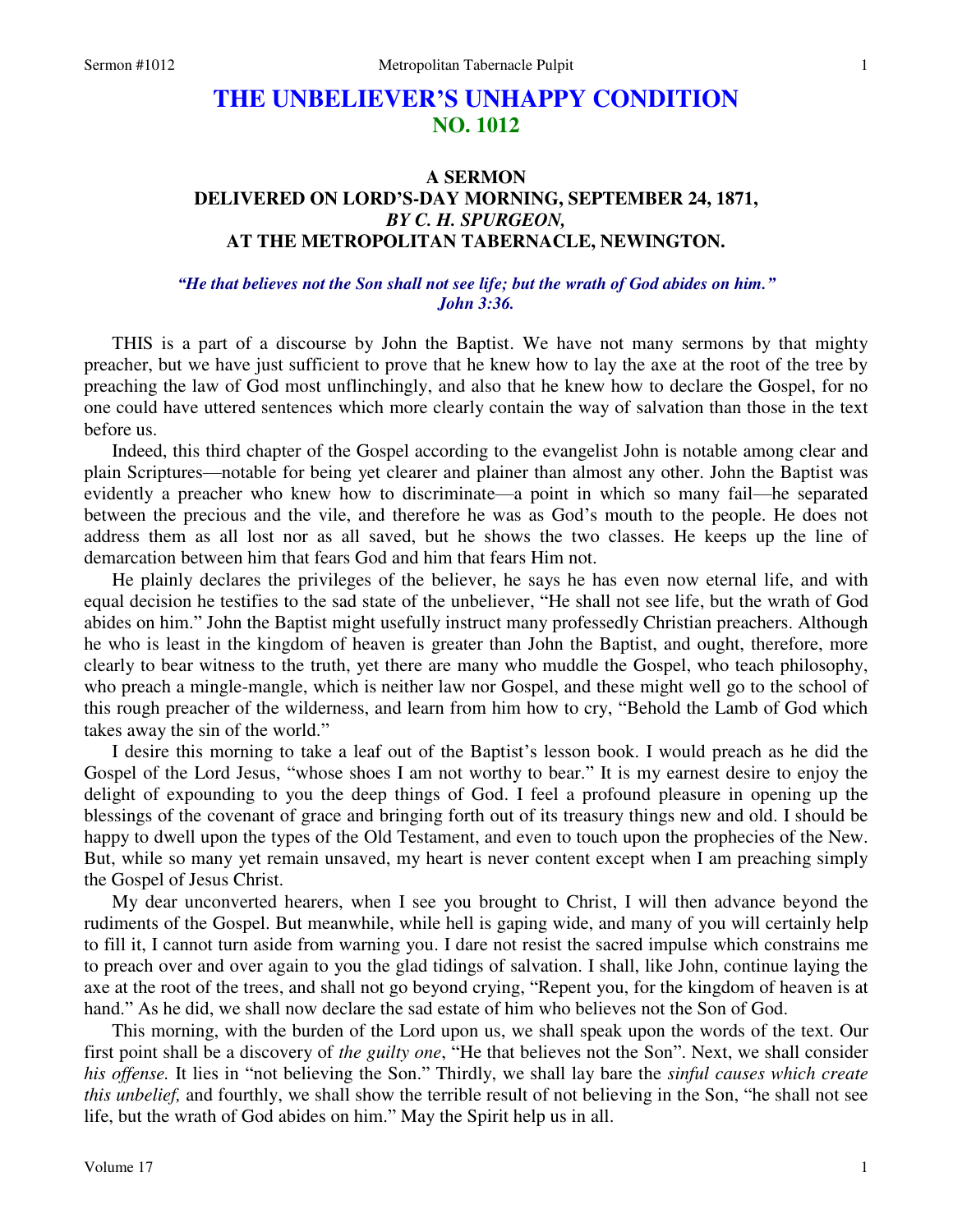### **I.** To begin, then, who is THE GUILTY ONE?

Who is the unhappy man spoken of here? Is he a person to be met with only once in a century? Must we search the crowds through and through to find an individual in this miserable plight? Ah! no, the persons who are here spoken of are common. They abound even in our holy assemblies. They are to be met with by thousands in our streets. Alas, alas! they form the vast majority of the world's population. Jesus has come unto His own, and His own have not received Him, the Jewish race remains unbelieving. While the Gentiles, to whom He was to be a light, prefer to sit in darkness and reject His brightness. We shall not be talking this morning upon a recondite theme, with only a remote relation to ourselves, but there are many here of whom we shall be speaking, and we devoutly pray that the Word of God may come with power to their souls.

The persons here spoken of are those who believe not the Son of God. Jesus Christ, out of infinite mercy, has come into the world, has taken upon Himself our nature, and in that nature has suffered the just for the unjust, to bring us to God. By reason of His sufferings, the Gospel message is now proclaimed to all men, and they are honestly assured that, "Whosoever believes in him shall not perish, but have everlasting life."

The unhappy persons in this text will not believe in Jesus Christ, they reject God's way of mercy. They hear the Gospel but refuse obedience to its command. Let it not be imagined that these individuals are necessarily avowed skeptics, for many of them believe much of the revealed truth. They believe the Bible to be the Word of God. They believe there is a God. They believe that Jesus Christ is come into the world as a Savior. They believe most of the doctrines which cluster around the cross. Alas! they may do this, but yet the wrath of God abides on them, if they believe not the Son of God.

It may surprise you to learn that many of these persons are very much interested in orthodoxy. They believe that they have discovered the truth, and they exceedingly value those discoveries, so that they frequently grow very warm in temper with those who differ from them. They have read much, and they are masters of argument in the defense of what they consider to be sound doctrine. They cannot endure heresy, and yet sad is the fact that believing what they do, and knowing so much, they have not believed the Son of God.

They believe the doctrine of election, but they have not the faith of God's elect. They swear by final perseverance, but persevere in unbelief. They confess all the five points of Calvinism, but they have not come to the one most necessary point of looking unto Jesus that they may be saved. They accept in creed the truths that are assuredly believed among us, but they have not received that faithful saying, worthy of all acceptation, that Christ Jesus came into the world to save sinners. At any rate, they have not received it personally and practically for their souls' salvation.

It must be admitted that not a few of these persons are blameless as to their morals. You could not, with close observation, find either dishonesty, falsehood, uncleanness, or malice in their outward life. They are not only free from these blots, but they manifest positive excellences. Much of their character is commendable. They frequently are courteous and compassionate, generous and gentle-minded. Often times they are so amiable and admirable, that while looking upon them, we understand how our Lord, in a similar case, loved the young man who asked, "What lack I yet?" The one thing needful they are destitute of is they have not believed in Christ Jesus, and loath as the Savior was to see them perish, yet it cannot be helped, one doom is common to all who believe not. They shall not see life, but the wrath of God abides on them.

In many cases these persons are, in addition to their morality, religious persons after a fashion. They would not absent themselves from the usual service of the place of worship. They are most careful to respect the Sabbath, they venerate the Book of God, they use a form of prayer, they join in the songs of the Sanctuary, they sit as God's people sit, and stand as God's people stand. But alas, there is a worm in the center of that fair fruit, they have missed the one essential thing, which, being omitted, brings certain ruin. They have not believed on the Son of God. Ah, how far a man may go, and yet, for lack of this one thing, the wrath of God may still abide upon him.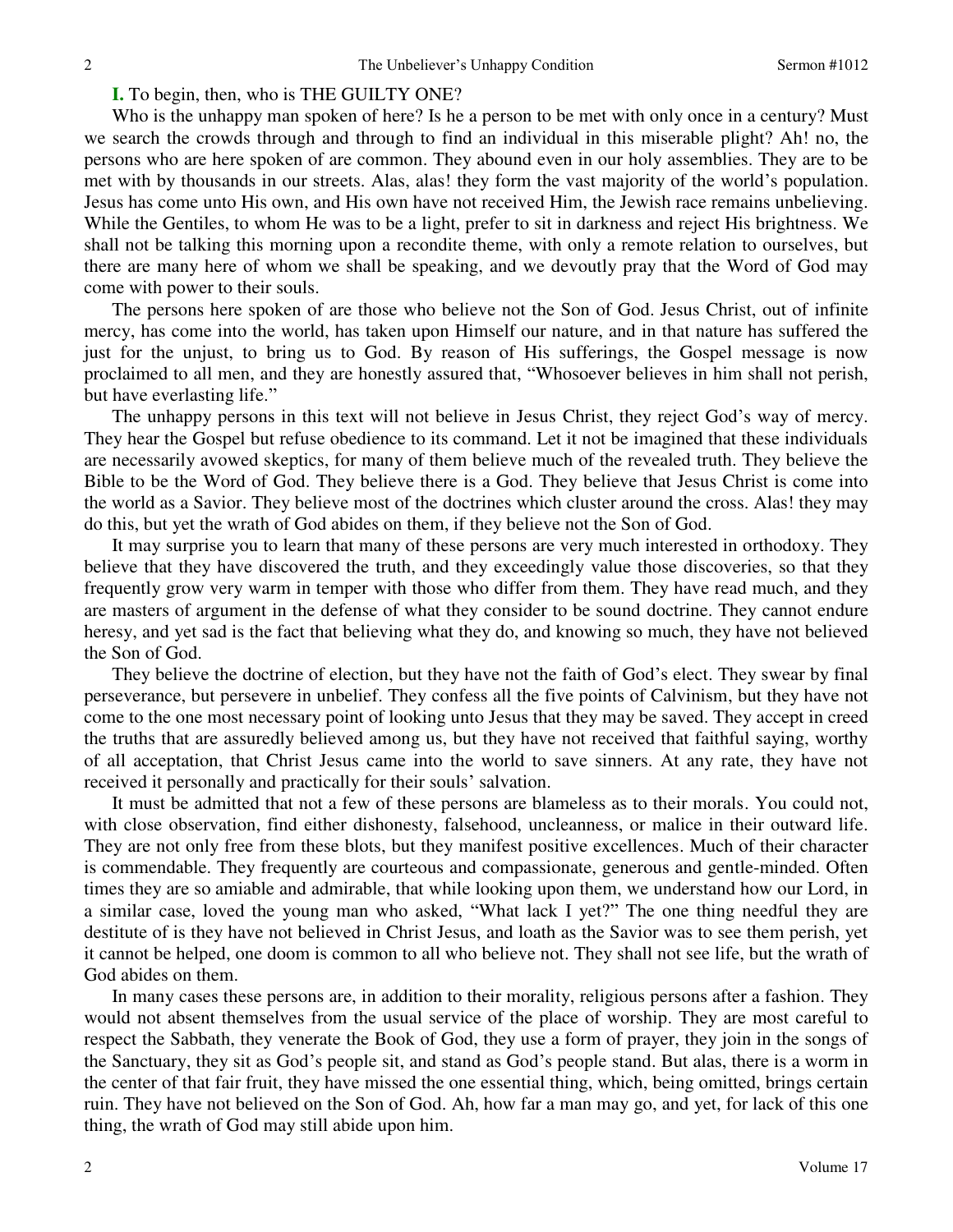Beloved of parents who are hopeful of the conversion of their boy, esteemed by Christians who cannot but admire his outward conversation, yet for all that, the young man may be under the frown of God, for "God is angry with the wicked every day." The wrath of God abides on the man, whoever he may be, who has not believed in Jesus.

Now, if our text showed that the wrath of God was resting on the culprits in our jails, most persons would assent to the statement, and none would wonder at it. If our text declared that the wrath of God abides upon persons who live in habitual unchastity and constant violation of all the laws of order and respectability, most men would say, "Amen." But the text is aimed at another character. It is true that God's wrath does rest upon open sinners, but oh sirs, this too is true, the wrath of God abides upon those who boast of their virtues, but have not believed in Jesus His Son.

They may dwell in palaces, but if they are not believers, the wrath of God abides on them. They may sit in the senate house and enjoy the acclamations of the nation, but if they believe not on the Son, the wrath of God abides on them. Their names may be enrolled in the peerage, and they may possess countless wealth, but the wrath of God abides on them. They may be habitual in their charities, and abundant in external acts of devotion, but if they have not accepted the appointed Savior, the Word of God bears witness that "the wrath of God abides on them."

**II.** Now let us, with our hearts awakened by God's Spirit, try to think upon THEIR OFFENSE.

What is this peculiar sin which entails the wrath of God upon these people? It is that they have not believed the Son of God. What does that amount to? It amounts to this, first of all, that they refuse to accept the mercy of God. God made a law, and His creatures were bound to respect and obey it. We rejected it, and turned aside from it. It was a great display of the heart's hatred, but it was not in some respects so thoroughly and intensely wicked a manifestation of enmity to God as when we reject the Gospel of grace.

God has now presented not the law, but the Gospel to us. He has said, "My creatures, you have broken My law, you have acted very vilely towards Me. I must punish your sin, else I were not God, and I cannot lay aside My justice, but I have devised a way by which, without any injury to any of My attributes, I can have mercy upon you. I am ready to forgive the past, and to restore you to more than your lost position, so that you shall be My sons and my daughters. My only command to you is, believe in My Son. If this command be obeyed, all the blessings of My new covenant shall be yours. Trust Him and follow Him, for behold, I give Him as leader and commander to the people. Accept Him as making atonement by His substitution, and obey Him."

Now, to reject the law of God shows an evil heart of unbelief, but who shall say what a depth of rebellion must dwell in that heart which refuses not only the yoke of God, but even the gift of God? The provision of a Savior for lost men is the free gift of God, by it all our wants are supplied, all our evils are removed, peace on earth is secured to us, and glory forever with God—the rejection of this gift cannot be a small sin.

The all-seeing One, when He beholds men spurning the supreme gift of His love, cannot but regard such rejection as the worst proof of the hatred of their hearts against Himself. When the Holy Spirit comes to convince men of sin, the special sin which He brings to light is thus described, "Of sin, because they believed not on me." Not because the heathen were licentious in their habits, barbarians in their wars, and bloodthirsty in their spirit. No, "Of sin, because they believe not on me."

Condemnation has come upon men, but what is the condemnation? "That light is come into the world, and men love darkness rather than light, because their deeds are evil." Remember, also, that expressive text, "He that believes not is condemned already." And what is he condemned for? "Because he has not believed in the name of the only-begotten Son of God."

Let me remark, further, that in the rejection of divine mercy as presented in Christ, the unbeliever has displayed intense venom against God, for observe how it is. He must either receive the mercy of God in Christ, or he must be condemned—there is no other alternative. He must trust Christ whom God has set forth to be the propitiation for sin, or else he must be driven from the presence of God into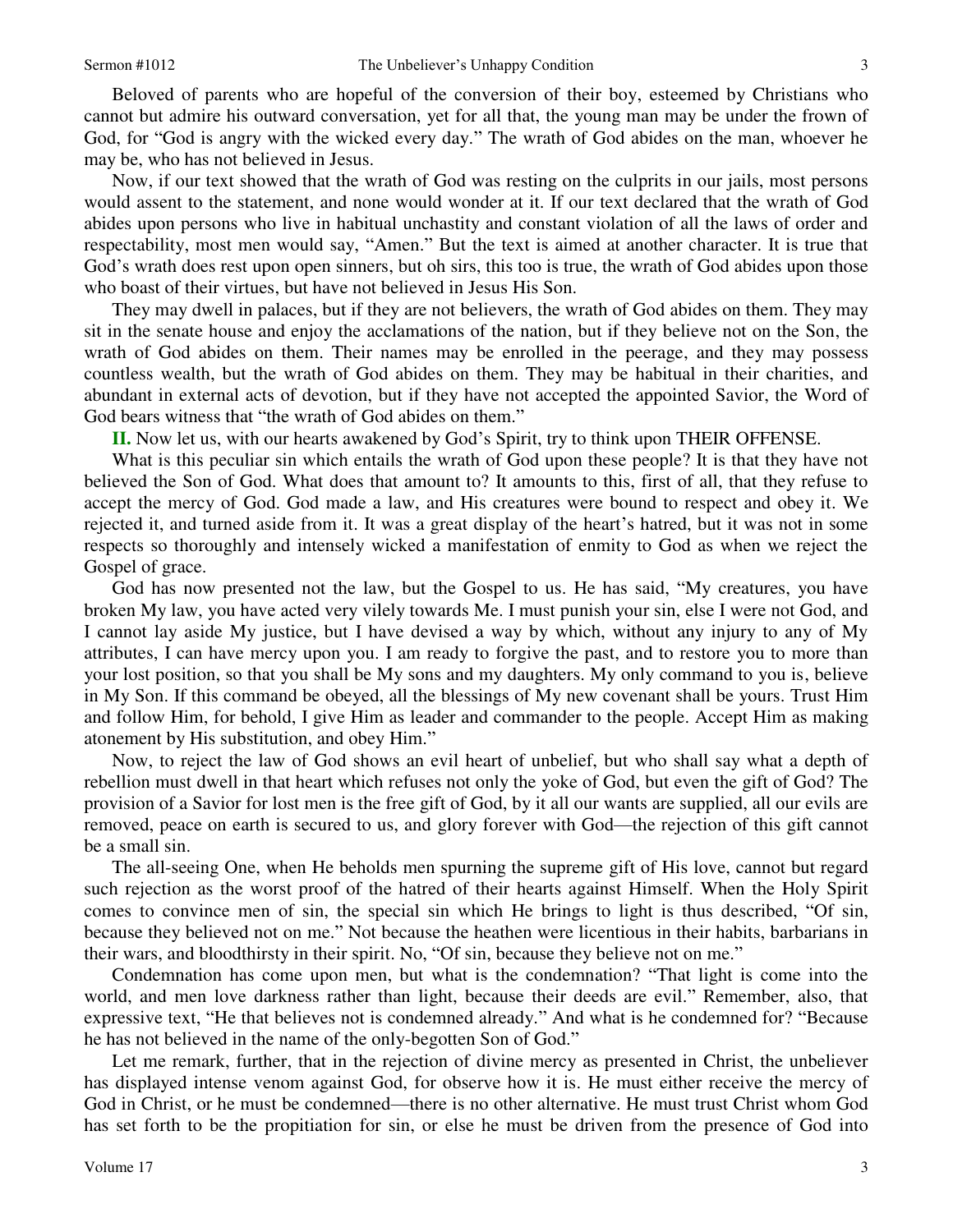eternal punishment. The unbeliever in effect says, "I had sooner be damned than accept God's mercy in Christ." Can we conceive a grosser insult to the infinite compassion of the great Father?

Suppose a man has injured another, grossly insulted him, and that repeatedly, and yet the injured person, finding the man at last brought into a wretched and miserable state, goes to him and simply out of kindness to him, says, "I freely forgive you all the wrong you ever did me, and I am ready to relieve your poverty and to succor you in your distress." Suppose the other replies, "No, I would sooner rot than take anything from you." Would not you have in such a resolve a clear proof of the intense enmity that existed in his heart?

And so when a man says, and every one of you unbelievers practically say so, "I would sooner lie forever in hell than honor Christ by trusting Him," this is a very plain proof of your hatred of God and His Christ. Unbelievers hate God. Let me ask, for what do you hate Him? He keeps the breath within your nostrils. He it is that gives you food and clothing, and sends fruitful seasons. For which of these good things do you hate Him? You hate Him because He is good. Ah, then, it must be because you yourself are evil, and your heart very far removed from righteousness. May God grant that this great and crying sin may be clearly set before your eyes by the light of the Eternal Spirit, and may you repent of it, and turn from your unbelief and live this very day.

But yet further, the unbeliever touches God in a very tender place by his unbelief. No doubt it was to the great Maker a joyous thing to fashion this world, but there are no expressions of joy concerning it at all equal to the joy of God in the matter of human redemption. We would be guarded when we speak of Him, but as far as we can tell, the gift of His dear Son to men, and the whole scheme of redemption, is the master work even of God Himself. He is infinite in power, and wisdom, and love. His ways are as high above our ways as the heavens are above the earth, but Scripture, I think, will warrant me in saying,

> *"That in the grace which rescued man His brightest form of glory shines. Here on the cross 'tis fairest writ, In precious blood and crimson lines."*

Now, the man who says, "There is no God" is a fool, but he who denies God the glory of redemption, in addition to his folly, has robbed the Lord of the choicest jewel of His regalia, and aimed a deadly blow at the divine honor. I may say of him who despises the great salvation, that in despising Christ, he touches the apple of God's eye. "This is my beloved Son," says God, "hear ye him." Out of heaven He says it, and yet men stop their ears and say, "We will not have him." Nay, they wax wrath against the cross, and turn away from God's salvation.

Do you think that God will always bear this? The times of your ignorance He has winked at, but "now commands all men everywhere to repent." Will you stand out against His love. His love that has been so inventive in ingenious plans by which to bless the sons of men? Shall His choicest work be utterly contemned by you? If so, it is little wonder that it is written, "The wrath of God abides on him."

I must, still further, unveil this matter by saying that the unbeliever perpetrates an offense against every person of the blessed Trinity. He may think that his not believing is a very small business, but indeed, it is a barbed shaft shot against the Deity. Take the persons of the blessed Trinity, beginning with the Son of God who comes to us most nearly. It is to me the most surprising thing I ever heard of that, "the Word was made flesh and dwelt among us." I do not wonder that in India the missionaries are often met with this remark: "It is too good to be true that God ever took upon Himself the nature of such a thing as man."

Yet, more wonderful does it seem to be that, when Christ became man, He took all the sorrows and infirmity of man, and in addition, was made to bear the sin of many. The most extraordinary of all facts is this that the infinitely Holy should be "numbered with the transgressors," and in the words of Isaiah, should "bear their iniquities." The Lord has made Him who knew no sin, to be made sin for us. Wonder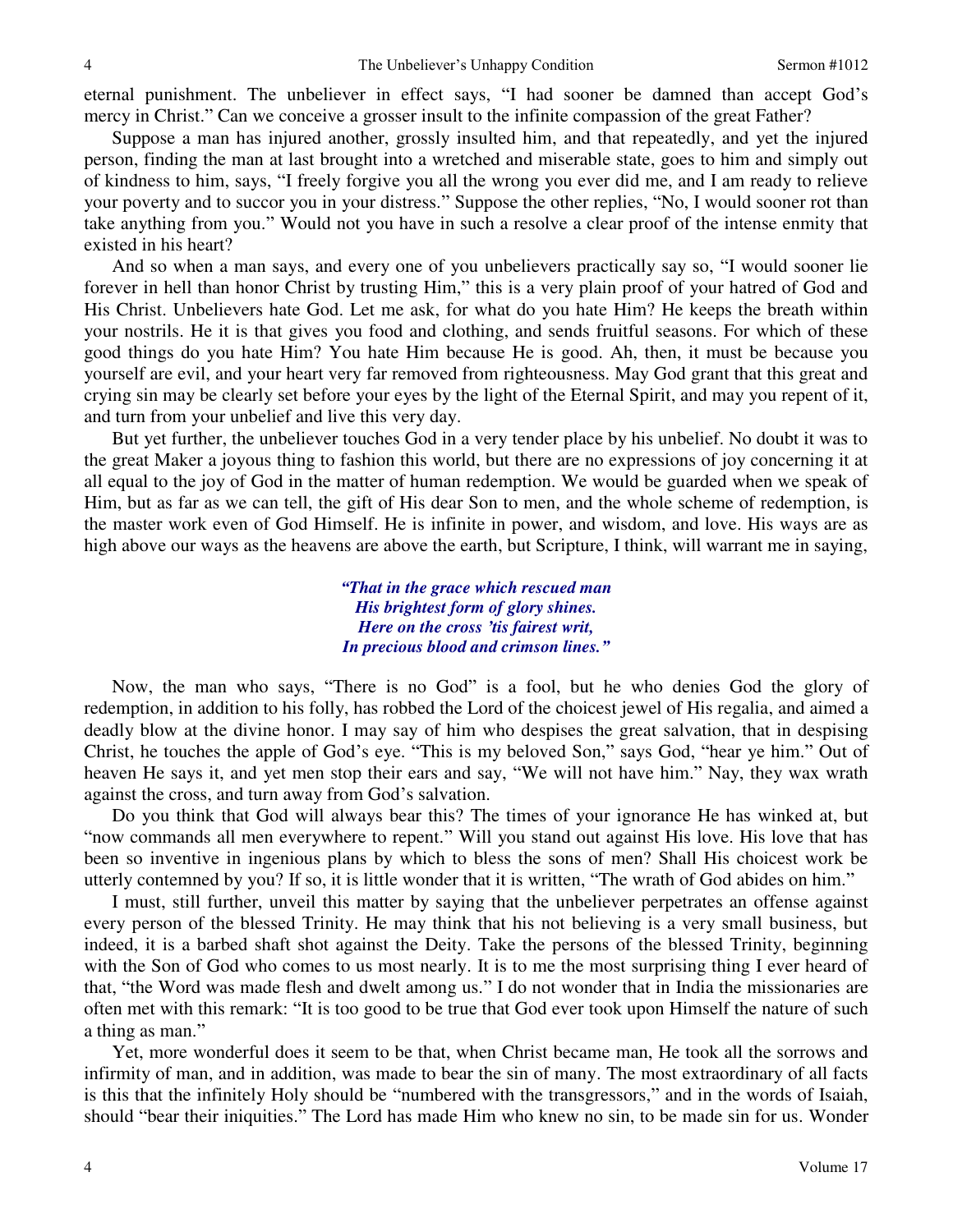of wonders! It is beyond all degree amazing that He who distributes crowns and thrones should hang on a tree and die, the just for the unjust, bearing the punishment due to sinners for guilt.

Now, knowing this, as most of you do, and yet refusing to believe, you do, in effect, say, "I do not believe that the incarnate God can save." "Oh no," you reply, "We sincerely believe that He can save." Then it must be that you feel, "I believe He can, but I will not have Him save me." Wherein I excuse you in the first place, I must bring the accusation more heavily in the second. You answer that "you do not say you will not believe Him." Why do you then remain in unbelief? The fact is you do not trust Him, you do not obey Him. I pray you account for the fact.

"May I believe Him?" says one. Have we not told you ten thousand times over that whosoever will may take the water of life freely? If there be any barrier, it is not with God, it is not with Christ, it is with your own sinful heart. You are welcome to the Savior now, and if you trust Him now, He is yours forever. But oh, unbeliever, it appears to be nothing to you that Christ has died. His wounds attract you not. His groans for His enemies have no music in them to you. You turn your back upon the incarnate God who bleeds for men, and in so doing you shut yourselves out of hope, judging yourselves unworthy of eternal life.

Furthermore, the willful rejection of Christ is also an insult to God the Father. "He that believes not has made God a liar, because he has not believed the record that God gave of His Son." God has Himself often borne testimony to His dear Son. "Him has God the Father set forth to be a propitiation for our sins." In rejecting Christ, you reject God's testimony and God's gift. It is a direct assault upon the truthfulness and lovingkindness of the gracious Father when you trample on or cast aside His priceless, peerless gift of love.

And as for the Blessed Spirit, it is His office here below to bear witness to Christ. In the Christian ministry, daily the Holy Spirit cries to the sons of men to come to Jesus. He has striven in the hearts of many of you, given you a measure of conviction of sin, and a degree of knowledge of the glory of Christ, but you have repressed it, you have labored to your utmost to do despite to the Spirit of God. Believe me, this is no slight sin. An unbeliever is an enemy to God the Father, to God the Son, and God the Holy Ghost. Against the Blessed Trinity in Unity, O unbeliever, your sin is a standing insult. You are now to God's face insulting Him, by continuing an unbeliever.

And, I must add, that there is also in unbelief an insult against every attribute of God. The unbeliever in effect declares, "If the justice of God is seen in laying the punishment of sin upon Christ—I do not care for His justice. I will bear my own punishment." The sinner seems to say, "God is merciful in the gift of Christ to suffer in our stead—I do not want His mercy, I can do without it. Others may be guilty, and they may trust in the Redeemer, but I do not feel such guilt, and I will not sue for pardon."

Unbelievers attack the wisdom of God, for whereas the wisdom of God is in its fullness revealed in the gift of Jesus, they say, "It is a dogma, unphilosophical, and worn out." They count the wisdom of God to be foolishness, and thus cast a slight upon another of the divine attributes. I might in detail mention every one of the attributes and prerogatives of God, and prove that your non-acceptance of the Savior is an insult to every one of them, and to God Himself, but the theme is too sad for us to continue upon it, and therefore let us pass to another phase of the subject, though I fear it will be equally grievous.

**III.** Thirdly, let us consider THE CAUSES OF THIS UNBELIEF.

In a great many, unbelief may be ascribed to a careless *ignorance* of the way of salvation. Now, I should not wonder if many of you imagine that if you do not understand the Gospel, you are therefore quite excused for not believing it. But, sirs, it is not so. You are placed in this world, not as heathens in the center of Africa, but in enlightened England, where you live in the full blaze of Gospel day. There are places of worship all around you, which you can without difficulty attend. The Book of God is very cheap. You have it in your houses. You can all read it or hear it read.

Is it so, then, that the King has been pleased to reveal Himself to you, and tell you the way to salvation, and yet you, at the age of twenty, thirty, or forty do not know the way of salvation? What do

5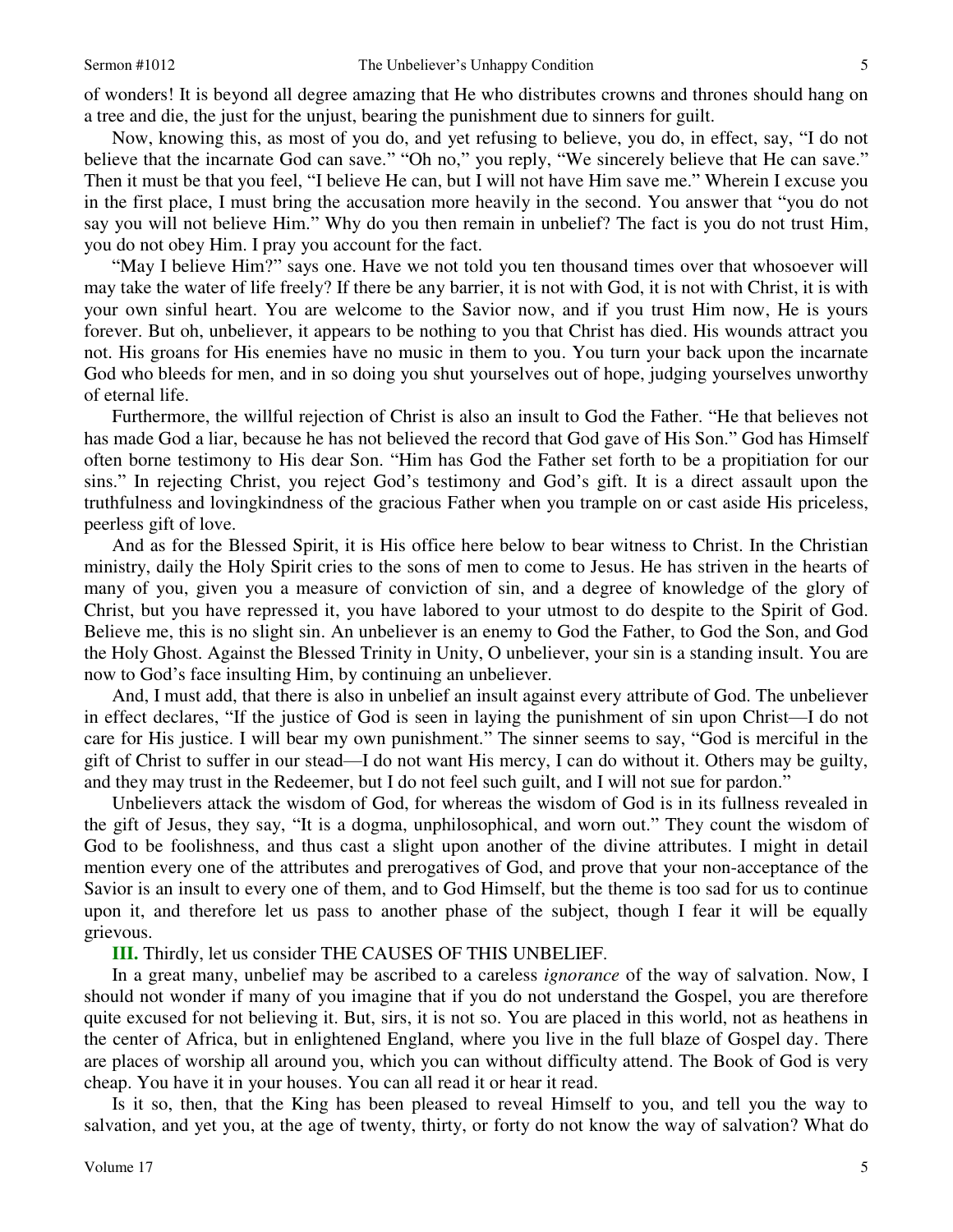you mean, sir? What can you mean? Has God been pleased to reveal Himself in Scripture, and tell you how to escape from hell and fly to heaven, and yet have you been too idle to inquire into that way? Dare you say to God, "I do not think it worth my while to learn what You have revealed, neither do I care to know of the gift which You have bestowed on men."

How can you think that such ignorance is an excuse for your sin? What could be a more gross aggravation of it? If you do not know, you ought to know. If you have not learned the Gospel message, you might have learned it, for there are some of us whose language it is not difficult for even the most illiterate to understand, and who would, if we caught ourselves using a hard word, retract it, and put it into little syllables, so that not even a child's intellect need be perplexed by our language. Salvation's way is plain in the Book. Those words, "Believe and live," are in this Christian England almost as legible and as universally to be seen as though they were printed on the sky. That trust in the Lord Jesus saves the soul is well-known news.

But if you still say you have not known all this, then I reply, "Dear sir, do try to know it. Go to the Scriptures, study them, see what is there. Hear, also, the Gospel, for it is written, 'Incline your ear to come unto me; hear, and your soul shall live." "Faith comes by hearing, and hearing by the word of God." For your soul's sake I charge you, be no longer ignorant of that which you must know, or else must perish.

In some others, the cause is *indifference.* They do not think the matter to be of any very great consequence. They are aware that they are not quite right, but they have a notion that somehow or other they will get right at last. And meanwhile, it does not trouble them. Oh man, I pray you as your fellow creature let me speak with you a word of expostulation. God declares that His wrath abides upon you as an unbeliever, and do you call that nothing? God says, "I am angry with you," and you say to Him, "I do not care, it is of very small importance to me. The rise or fall of the government bonds is of much more consequence than whether God is angry with me or not. My dinner being done to a turn concerns me a great deal more than whether the infinite God loves me or hates me."

That is the English of your conduct, and I put it to you whether there can be a higher impertinence against your Creator, or a direr form of arrogant revolt against the eternal Ruler? If it does not trouble you that God is angry with you, it ought to trouble you. It troubles *me* that it does not trouble *you*. We have heard of persons guilty of murder whose behavior during the trial has been cool and self-possessed. The coolness with which they pleaded "Not guilty," has been all of a piece with the hardness of heart which led them to the bloody deed. He who is capable of great crime is also incapable of shame concerning it. A man who is able to take pleasure and be at ease while God is angry with him shows that his heart is harder than steel.

In certain cases, the root of this unbelief lies in another direction. It is fed by *pride*. The person who is guilty of it does not believe that he needs a Savior. His notion is that he will do his very best, attend the church or the meeting house very regularly, subscribe occasionally or frequently, and go to heaven partly by what he does, and partly by the merits of Christ. So that not believing in Christ is not a matter of any great consequence with him, because he is not naked, and poor, and miserable, but he is rich, and increased in goods in spiritual things. To be saved by faith is a religion for harlots, and drunkards, and thieves, but for respectable persons such as he is, who have kept the law from their youth up, he does not see any particular need of laying hold upon Christ. Such conduct reminds me of the words of Cowper—

#### *"Perish the virtue, as it ought, abhorr'd, And the fool with it that insults his Lord."*

God believed it needful, in order to save man, that the Redeemer should die. Yet you self-righteous ones evidently think that death a superfluity, for if a man could save himself, why did the Lord descend and die to save him? If there is a way to heaven by respectability and morality without Christ, what is the good of Christ? It is utterly useless to have an expiator and a mediator, if men are so good that they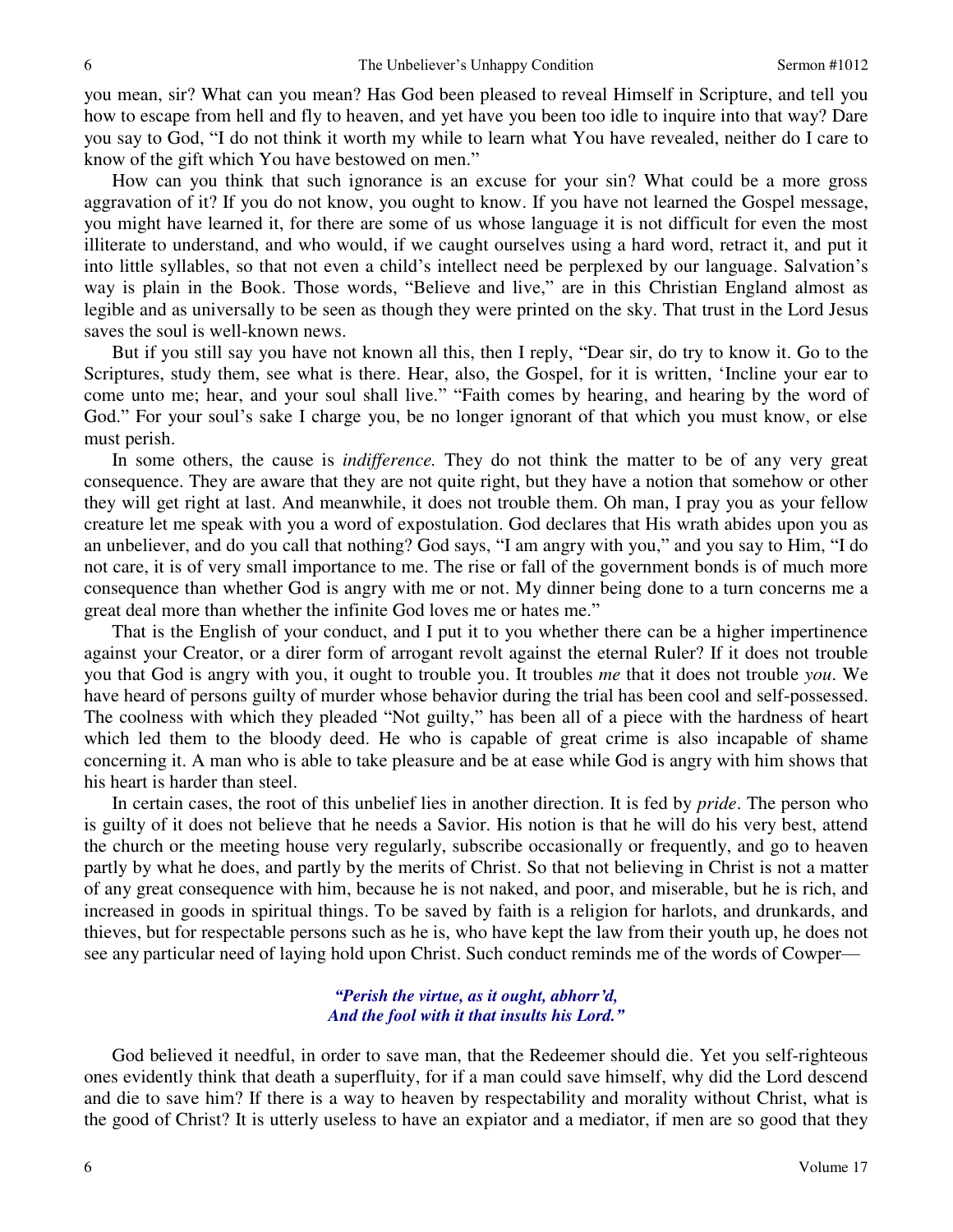do not require them. You tell God to His face that He lies to you, that you are not so sinful as He would persuade you, that you do not need a substitute and sacrifice as He says you do? Oh, sirs, this pride of yours is an arrogant rebellion against God. Look at your fine actions, you who are so good—your motives are base, your pride over what you have done has defiled, with black fingers, all your acts. In as much as you prefer your way to God's way, and prefer your righteousness to God's righteousness, the wrath of God abides on you.

Perhaps I have not hit the reason of your unbelief, therefore, let me speak some more. In many *love of sin* rather than any boasted self-righteousness keeps them from the Savior. They do not believe in Jesus, not because they have any doubt about the truths of Christianity, but because they have an enslaving love for their favorite sin.

"Why," says one, "if I were to believe in Christ, of course, I must obey Him—to trust and to obey go together. Then I could not be the drunkard I am, I could not trade as I do, I could not practice secret licentiousness, I could not frequent the haunts of the ungodly, where laughter is occasioned by sin and mirth by blasphemy. I cannot give up these my darling sins." Perhaps this sinner hopes that one day, when he cannot any longer enjoy his sin, he will meanly sneak out of it and try to cheat the devil of his soul. But meanwhile he prefers the pleasures of sin to obedience to God, and unbelief to acceptance of his salvation.

O sweet sin! O bitter sin! How are you murdering the souls of men! As certain serpents before they strike their prey fix their eyes upon it and fascinate it, and then at last devour it, so does sin fascinate the foolish sons of Adam. They are charmed with it and perish for it. It yields but a momentary joy, and the wage thereof is eternal misery, yet are men enamored of it. The ways of the strange woman and the paths of uncleanness lead most plainly to the chambers of death, yet are men attracted thereto as moths to the blaze of the candle, and so are they destroyed.

Alas! that men wantonly dash against the rocks of dangerous lusts and perish willfully beneath the enchantment of sin. Sad pity it is to prefer a harlot to the eternal God, to prefer a few pence made by dishonesty to heaven itself, to prefer the gratification of the belly to the love of the Creator, and the joy of being reconciled and saved. It was a dire insult to God when Israel set up a golden calf, and said, "These are your gods, O Israel." Shall the image of an ox that eats grass supplant the living God! He that had strewn the earth with manna, had made Sinai to smoke with His presence, and the whole wilderness to tremble beneath His marchings, is He to be thrust aside by the image of a bullock that has horns and hoofs? will men prefer molten metal to the infinitely holy and glorious JEHOVAH? The preference of a lust to God is a greater insult still. To obey our passions rather than His will, and to prefer sin to His mercy, this is the crime of crimes. May God deliver us from it, for His mercy's sake.

**IV.** We have heavy tidings in the last head of my discourse, THE TERRIBLE RESULT of unbelief.

"He shall not see life, but the wrath of God abides on him." "The wrath of God!" No words can ever fully explain this expression. Holy Whitefield, when he was preaching, would often hold up his hands, and with tears streaming down his eyes, would exclaim, "Oh, the wrath to come! The wrath to come!" Then he would pause because his emotions checked his utterance.

The wrath of God! I confess I feel uneasy if anybody is angry with me, and yet one can bear the anger of foolish, hot-tempered persons with some equanimity. But the wrath of God is the anger of one who is never angry without a cause, one who is very patient and long-suffering. It takes much to bring choler into JEHOVAH's face, yet is He wroth with unbelievers. He is never wroth with anything because it is feeble and little, but only because it is wrong. His anger is only His holiness set on fire. He cannot bear sin, who would wish that He should? What right-minded man would desire God to be pleased with evil? That were to make a devil of God. Because He is God, He must be angry with sin wherever it is.

This makes the sting of it, that His wrath is just and holy anger. It is the anger, remember, of an Omnipotent Being, who can crush us as easily as a moth. It is the anger of an Infinite Being, and therefore infinite anger, the heights and depths and breadths and lengths of which no man can measure.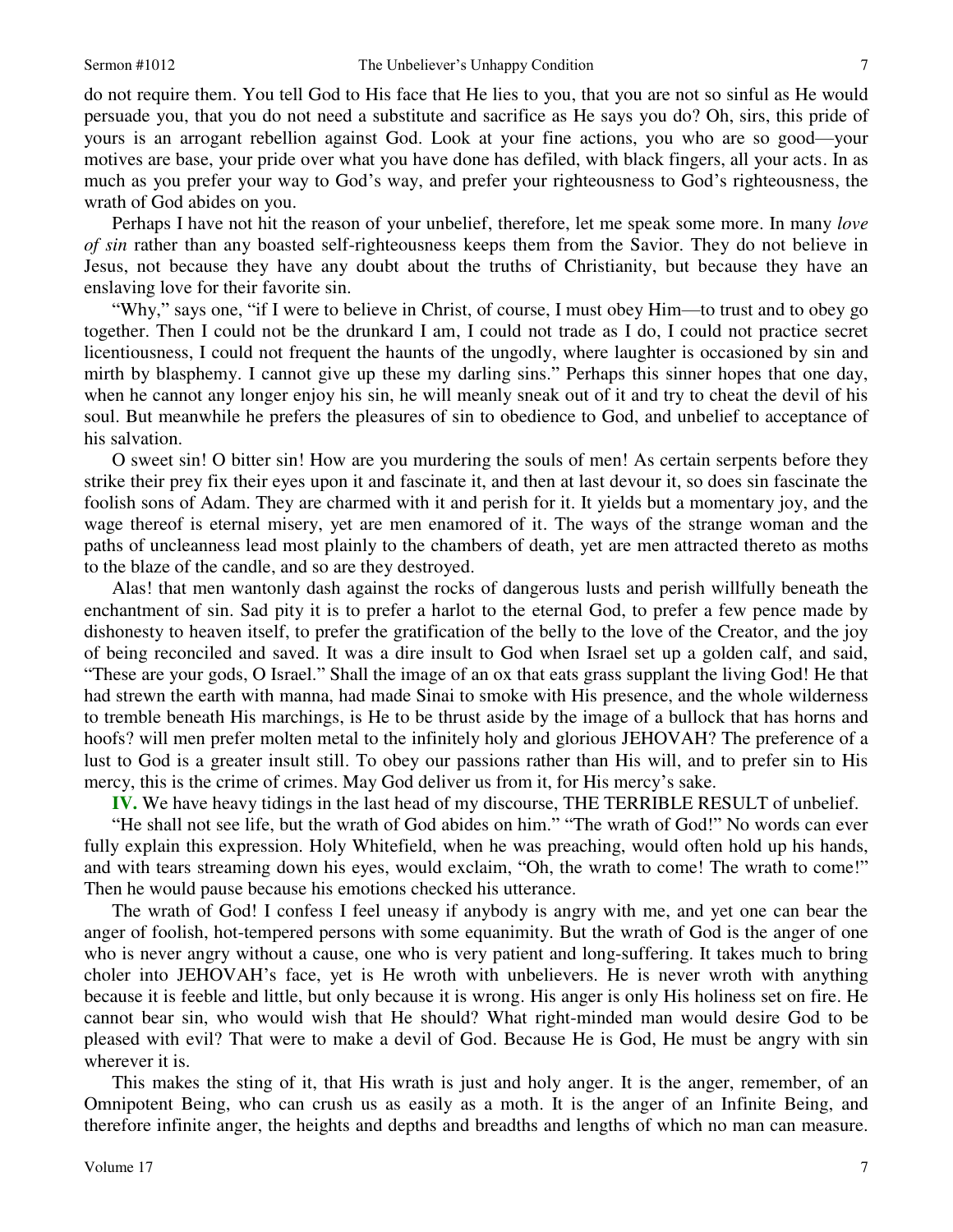Only the incarnate God ever fully knew the power of God's anger. It is beyond all conception, yet the anger rests on you, my hearer. Alas, for you, if you are an unbeliever, for this is your state before God. It is no fiction of mine, but the word of inspired truth, "The wrath of God abides on him."

Then notice the next word, it *"abides,"* this is to say, it is upon you now*.* He is angry with you at this moment—and always. You go to sleep with an angry God gazing into your face, you wake in the morning, and if your eyes were not dim, you would perceive His frowning countenance. He is angry with you, even when you are singing His praises, for you mock Him with solemn sounds upon a thoughtless tongue. Angry with you on your knees, for you only pretend to pray, you utter words without heart. As long as you are not a believer, He must be angry with you every moment. "God is angry with the wicked every day."

That the text says it abides, and the present tense takes a long sweep, for it always will abide on you. But may you not, perhaps, escape from it by ceasing to exist? The test precludes such an idea. Although it says that you, "shall not see life," it teaches that God's wrath is upon you so that the absence of life is not annihilation. Spiritual life belongs only to believers. You are now without that life, yet you exist, and wrath abides on you, and so it ever must be. While you shall not see life, you shall exist in eternal death, for the wrath of God cannot abide on a non-existent creature. You shall not see life, but you shall feel wrath to the uttermost. It is horror enough that wrath should be on you now, it is horror upon horrors, and hell upon hell that it shall be upon you forever.

And notice that it must be so, because you reject the only thing that can heal you. As George Herbert says, "Whom oils and balsams kill, what salve can cure?" If Christ Himself has become a savor of death unto death to you, because you reject Him, how can you be saved? There is but one door, and if you close it by your unbelief, how can you enter heaven? There is one healing medicine, and if you refuse to take it, what remains but death? There is one water of life, but you refuse to drink it. Then must you thirst forever. You put from you, voluntarily, the one and only Redeemer, how then shall you be ransomed? Shall Christ die again, and in another state be offered to you once more? O sirs, you would reject Him then, as you reject Him now. There remains no more sacrifice for sin. On the cross, God's mercy to the sons of men was fully revealed, and will you reject God's ultimatum of grace, His last appeal to you. If so, it is at your own peril. Christ being raised from the dead dies no more. He shall come again, but without a sin offering unto the salvation of His people.

Remember, sirs, that the wrath of God will produce no saving or softening effect. It has been suggested that a sinner, after suffering God's wrath for a while, may repent, and so escape from it. But our observation and experience prove that the wrath of God never softened anybody's heart yet, and we believe it never will. Those who are suffering divine wrath will go on to harden, and harden, and harden. The more they suffer, the more they will hate. The more they are punished, the more will they sin. The wrath of God abiding on you will produce no good results in you, but rather you shall go from evil to evil, further and further from the presence of God.

The reason why the wrath of God abides on an unbeliever is partly because all his other sins remain on him. There is no sin that shall damn the man who believes, and nothing can save the man who will not believe. God removes all sin the moment we believe, but while we believe not, fresh cords fasten upon us our transgressions. The sin of Judah is written as with an iron pen and graven with a point of a diamond. Nothing can release you from guilt while your heart remains at enmity with Jesus Christ your Lord.

Remember that God has never taken an oath, that I know of, against any class of persons, except unbelievers. "To whom swore he that they should not enter into his rest, but to them that believed not?" Continued unbelief God never will forgive, because His Word binds Him not to do so. Does He swear an oath, and shall He go back from it? It cannot be. O that you might have grace to relinquish your unbelief, and close in with the Gospel and be saved.

Now, I hear someone object, "You tell us that certain people are under the wrath of God, but they are very prosperous." I reply, that yonder bullock will be slaughtered. Yet it is being fattened. And your